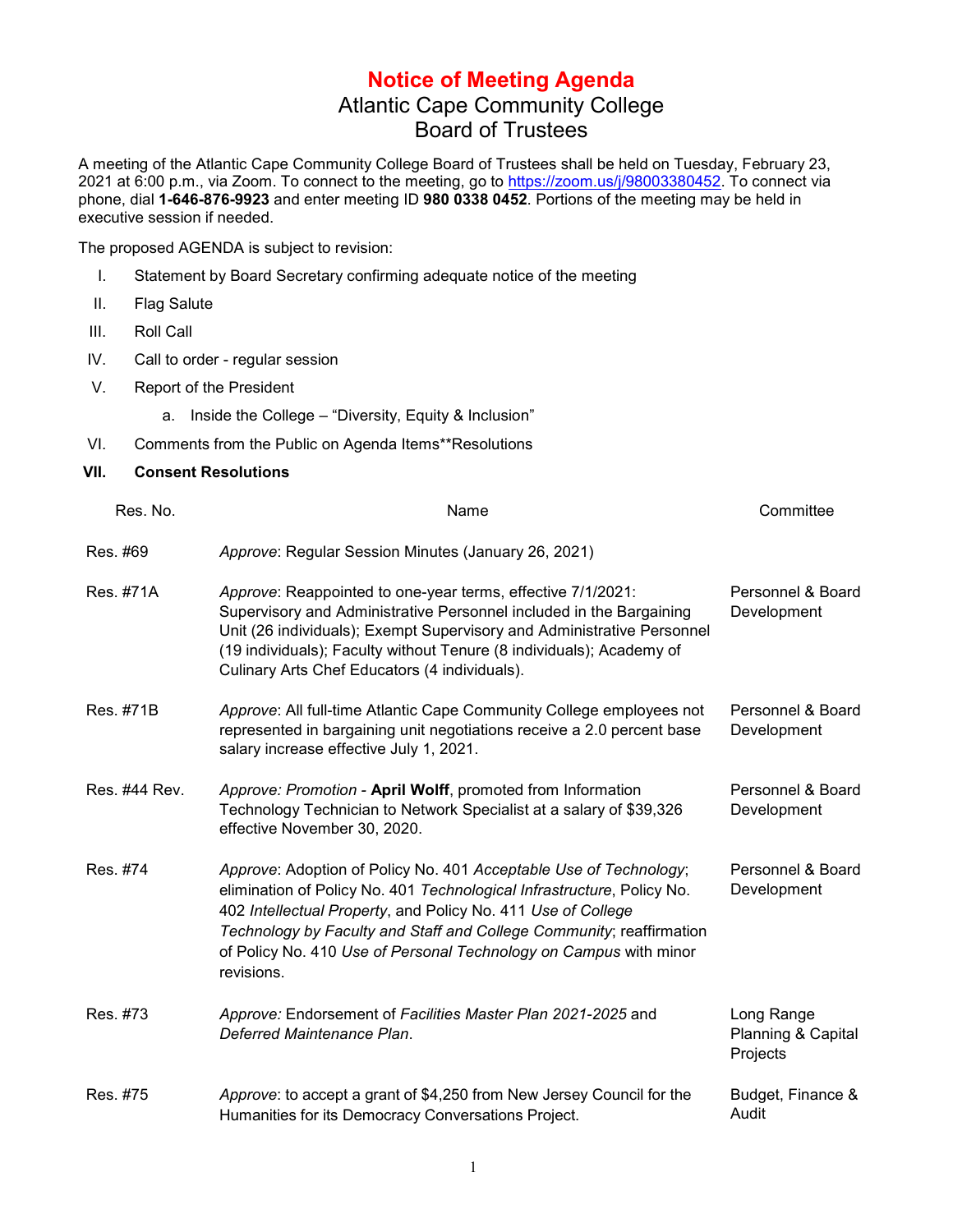| Res. No.                          | Name                                                                                                                                                                                                                                                                                                                                                                                                                                                                                                                                                             | Committee                        |  |
|-----------------------------------|------------------------------------------------------------------------------------------------------------------------------------------------------------------------------------------------------------------------------------------------------------------------------------------------------------------------------------------------------------------------------------------------------------------------------------------------------------------------------------------------------------------------------------------------------------------|----------------------------------|--|
| Res. #72                          | Approve: Bid Exempt 894 Microsoft Campus License, ITS Institutional<br>Funds, Software House International (SHI), Somerset, NJ, \$30,108.47;<br>Bid Exempt 895 Comcast Internet Services Contract, ITS Institutional<br>Funds, FY21-24, Comcast Corporation - Business Services,<br>Philadelphia, PA, \$284,940.00; Total \$315,048.47.                                                                                                                                                                                                                          | Budget, Finance &<br>Audit       |  |
| Res. #45 Rev.                     | Approve: RFP 233 Customer Relationship Management (CRM),<br>Community College Opportunity Grant (CCOG) - Student Success<br>Incentive Funding (Grant Funded - Pending Budget Approval),<br>SalesForce, Inc., San Francisco, CA, \$19,300.00, OffPrem Technology,<br>LLC, Fishers, IN, \$25,320.00; Total \$44,620.00                                                                                                                                                                                                                                             | Budget, Finance &<br>Audit       |  |
| Rs. #55 Rev.                      | Approve: Bid Exempt 890 Information Technology Infrastructure<br>Upgrades, CARES Act Higher Education Emergency Relief Fund -<br>Institutional Portion (Grant Funded), Continental Resources, Mt. Laurel,<br>NJ, \$461,029.01.                                                                                                                                                                                                                                                                                                                                   | Budget, Finance &<br>Audit       |  |
| Res. #76                          | <b>Executive Session</b>                                                                                                                                                                                                                                                                                                                                                                                                                                                                                                                                         |                                  |  |
| VIII.<br><b>Budget Report</b>     |                                                                                                                                                                                                                                                                                                                                                                                                                                                                                                                                                                  |                                  |  |
| <b>Regular Resolutions</b><br>IX. |                                                                                                                                                                                                                                                                                                                                                                                                                                                                                                                                                                  |                                  |  |
| Res. No.                          | Name                                                                                                                                                                                                                                                                                                                                                                                                                                                                                                                                                             | Committee                        |  |
| Res. #2                           | FY20 Draft Financial Statement for twelve months ended June 30,<br>2020 as of February 12, 2021.                                                                                                                                                                                                                                                                                                                                                                                                                                                                 | Budget, Finance &<br>Audit       |  |
| Res. #70                          | FY21 Financial Statement for seven months ended January 31,<br>2021.                                                                                                                                                                                                                                                                                                                                                                                                                                                                                             | Budget, Finance &<br>Audit       |  |
| Res. #71                          | Approve: Appointments - Richard Anzelone, appointed to the<br>position of Senior Director Facilities and Security effective March 1,<br>2021 at a salary of \$85,000; Mark Hanko, appointed to the position of<br>Executive Director Human Resources effective March 29, 2021 at a<br>salary of \$100,000; Tomas Moya, appointed to the position of<br>Security Officer I effective March 8, 2021 at a salary of \$31,563.<br>Promotions - Brenda Kuhar, Human Resources Specialist promoted<br>to Benefits Administrator effective March 1, 2021 at a salary of | Personnel & Board<br>Development |  |
|                                   | \$60,000.<br>Resignations - Michael Barnes, Director of Center for Accessibility,<br>resignation effective March 31, 2021; Christian McDonal, Security<br>Officer I, resignation retroactive to February 5, 2021.                                                                                                                                                                                                                                                                                                                                                |                                  |  |
| Res. #71C                         | Acknowledge: the retirement of Marilyn Keiner, Professor, Business<br>and Paralegal Studies, effective June 30, 2021.                                                                                                                                                                                                                                                                                                                                                                                                                                            | Personnel & Board<br>Development |  |
| Res. #71D                         | Acknowledge: the retirement of Chef Patricia Kelly McClay, Dean,<br>Academy of Culinary Arts, effective June 30, 2021.                                                                                                                                                                                                                                                                                                                                                                                                                                           | Personnel & Board<br>Development |  |